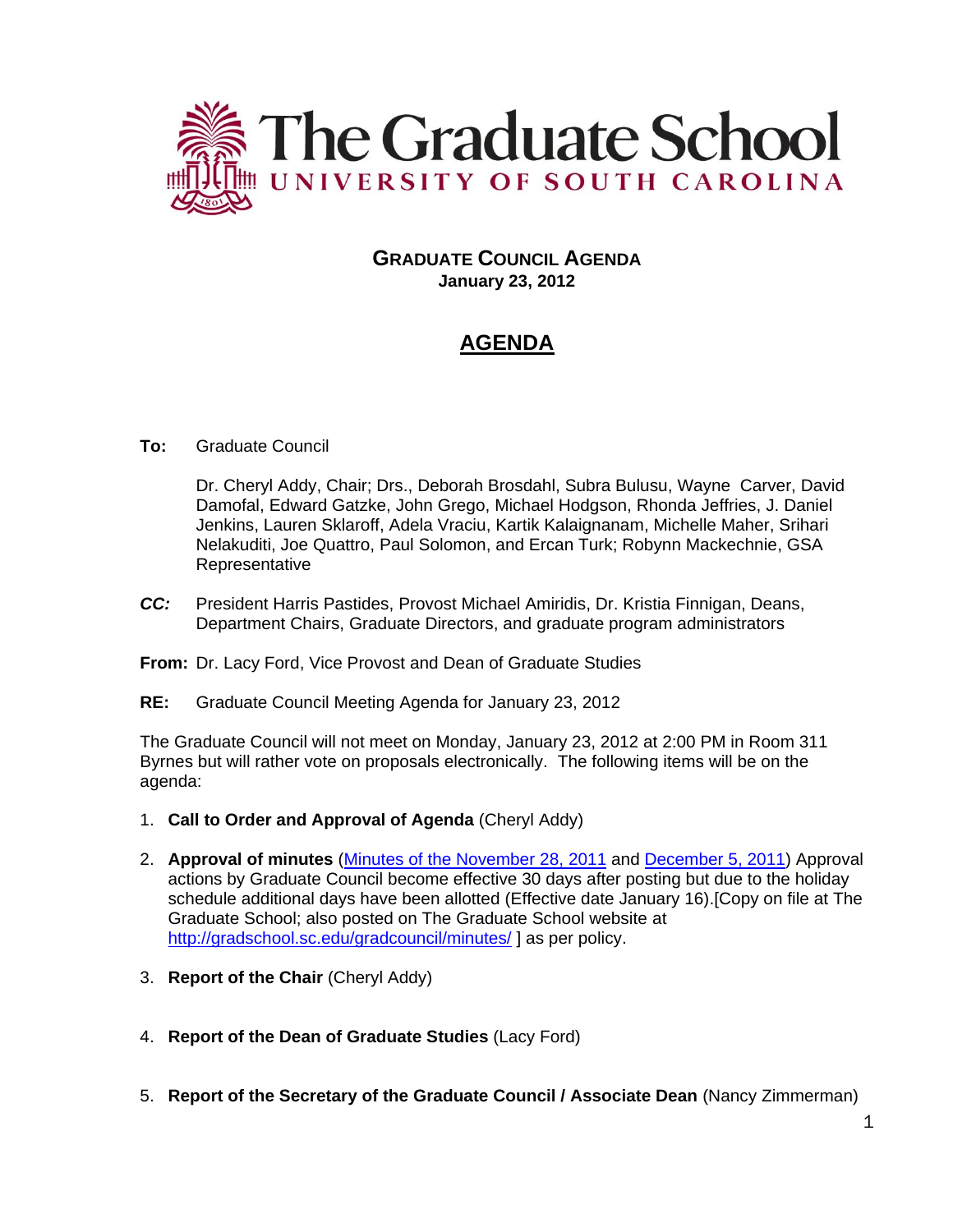- 6. **Report of the Graduate Student Association Representative** (Robynn Mackechnie)
- 7. **Report of the Academic Policy and Practices Committee** (Joseph Quattro)
- 8. **Report of the 500/600 Level Courses Committee** (Nancy Zimmerman)

**DED approvals: Spring 2012** EDLP 755 Educational Policy Analysis (3)

- 9. **Fellowships and Scholarships Committee** (Wayne Carver)
	- A series of deadlines for fellowship and award applications has been established, reference the following link: [Fellowship & Award Deadlines to Consider for 2001-2012](http://gradschool.sc.edu/gradcouncil/docs/Attachments/2011-12_Fellowship_and_Award_Deadlines_(2).pdf)
- 10. **Report of Science, Math, and Related Professional Programs Committee** (John Grego)
- 11. **Report of the Humanities, Social Sciences, Education, and Related Professional Programs Committee** (Deborah Brosdahl)

**\*Please reference Dr. Brosdahl's notes at the following link: [Proposal notes](http://gradschool.sc.edu/gradcouncil/docs/attachments/BrosdahlNOTES01.23.12agenda.pdf)**

### **COLLEGE OF EDUCATION**

*Educational Leadership & Policies*

New Course Proposal:

[EDHE 851 Comparative Higher Education \(3\)](http://gradschool.sc.edu/gradcouncil/curr_docs/NCPEDHE851_201211.pdf)

Introduces students to the study of higher education in other countries, including policy and governance, finance, student life, the professoriate and related issues in comparative perspective. Includes a study abroad component with additional fees.

Course Prerequisite: Permission of Instructor

[Effective: Summer I 2012]

### **SCHOOL OF JOURNALISM AND MASS COMMUNICATIONS**

Academic Program Action Proposal/Bulletin Change: [School of Journalism & Mass Communications PhD](http://gradschool.sc.edu/gradcouncil/curr_docs/APASJMCPHD_201211.pdf) Removal of the foreign language requirement in the SJMC is justified based on the following: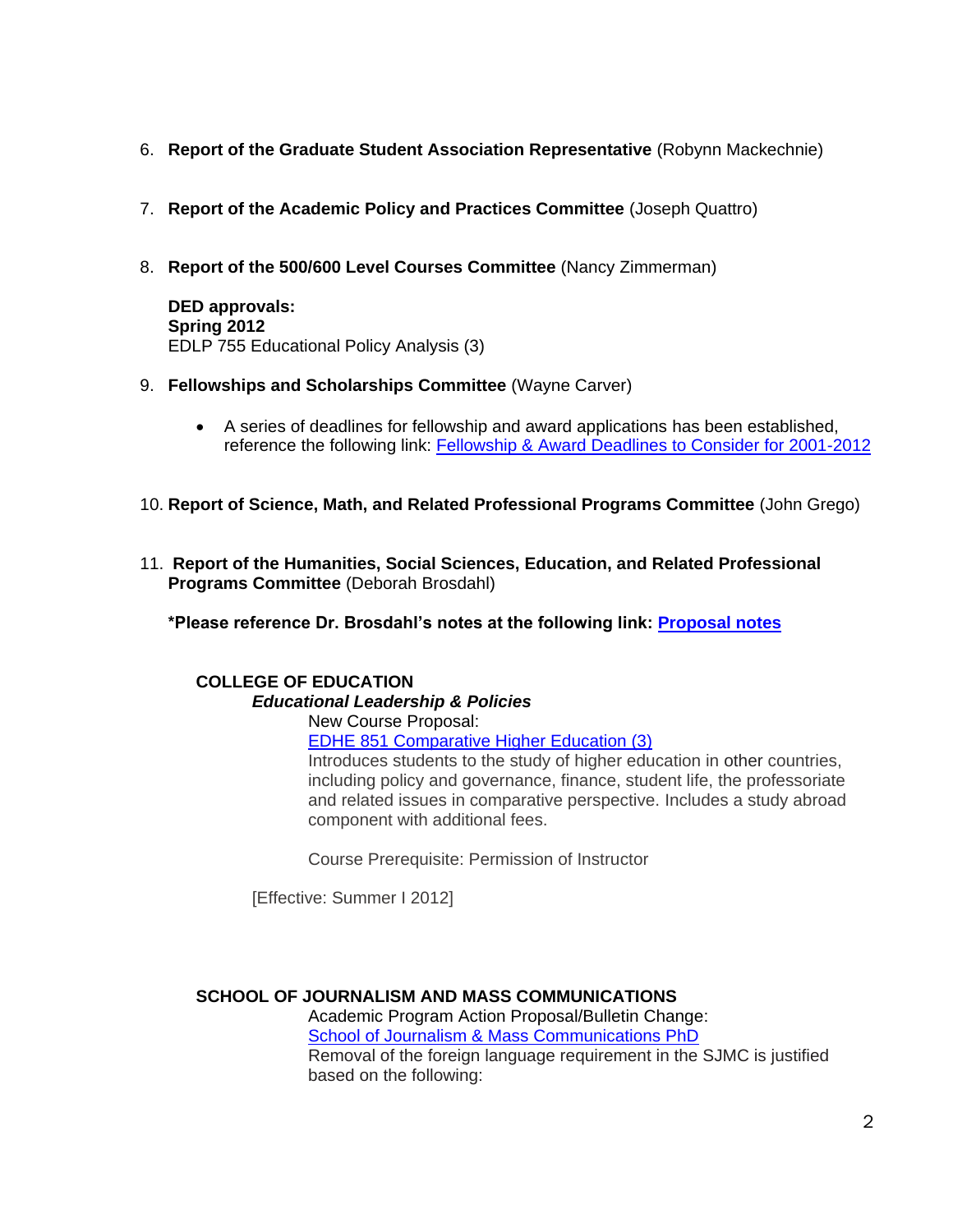Other peer academic institutions in the Southeast no longer mandate fulfillment of a foreign language requirement (including Univ. of GA, UNC Chapel Hill, Univ. of FL).

SPAN 615, the most commonly taken course for fulfilling the foreign language requirement is not available during any of the listed upcoming semesters. The department chair has indicated that the course is not scheduled to be taught in upcoming semesters due to cost restraints. Other schools and colleges in the University have eliminated the foreign language requirement for doctoral students.

Changes to the SJMC doctoral curriculum allowing students to take two of the following three courses (J804, 806, or 807) instead of requiring all three as core requirements is justified based on the following: A desire for more flexibility in doctoral coursework and the ability for

students to better balance methods and topical courses.

Revisions to the SJMC doctoral curriculum eliminating three of the six credit hours of J81 0 and therefore decreasing the overall course load to 57 hours from 60 hours is justified based on the following:

We have more course hours than many peer doctoral programs. An analysis of our peer doctoral programs found that, overall, we provide less funding for students and require more course hours.

Current students are struggling to complete the required course work during the three- year period they receive funding from the SJMC. Three credit of J810, which requires a student to independently complete a research project, will remain in the curriculum. Faculty did not see a need for a student to take 6 credits hours of this course based on the widespread expectation for research papers in existing courses

[Effective: Fall 2012]

### **MOORE BUSINESS SCHOOL**

Academic Program Action Proposal/Bulletin Change: **[APA International Business Dual Program](http://gradschool.sc.edu/gradcouncil/curr_docs/APAIMBADUALDEGREE_201211.pdf)** 

This Double (Dual) Degree program between the University of South Carolina, Darla Moore School of Business (USC) and ESCP Europe. The program is designed as a double *I* dual degree program, which allows students to pursue degrees at both institutions. Each institution confers its own degree for work done to meet the graduation standards of the program of that institution. The program will give selected students from both institutions the opportunity to acquire the Master of lnternational Business (MIB) from USC and the Master in Management (MiM) from ESCP Europe, through the recognition of academic coursework, in accordance with all curriculum requirements of each respective institution. The intended length of study for the double degree program shall be two years. Double degree students will spend two semesters at USC and two semesters at ESCP Europe. Students spend the first year at their home institution and spend the second year at the host institution.